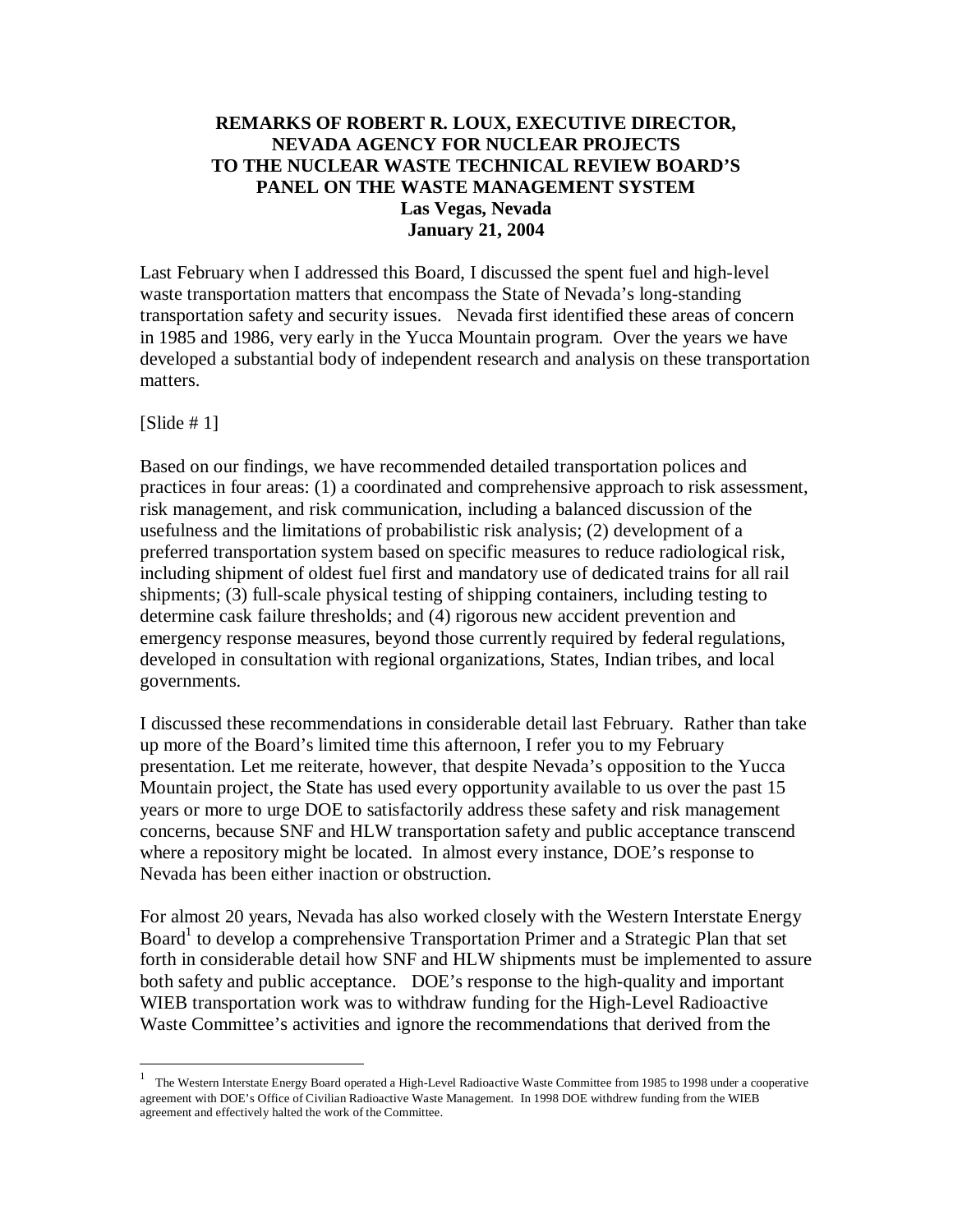Committee's efforts. Moreover, DOE has refused to follow the WIPP transportation safety protocols, developed in cooperation with the States and the Western Governors Association, in transportation planning for Yucca Mountain.

Another issue mentioned in my discussion last February is the risk of sabotage and terrorism against repository shipments. Well before the terrorist suicide attacks of September 11, 2001, concern about the terrorist threat to repository shipments led Nevada's Attorney General to file a petition for rulemaking with the NRC in June 1999. In the petition, Nevada documented the vulnerability of shipping casks to attacks involving high-energy explosive devices. Nevada also submitted evidence that shipments to a national repository would be dramatically different from past shipments in the United States, and that these differences would create greater opportunities for terrorist attacks and sabotage.

The petition (Docket PRM-73-10) requested a general strengthening of the current transportation safeguards regulations and a comprehensive reexamination of the consequences of radiological sabotage. The Western Governor's Association endorsed Nevada's petition on behalf of 18 western States. Five other states (LA, MI, OK, VA, and WV) also endorsed all or part of the petition. Four and one-half years later, and more than two years after the 9/11 attacks, the NRC has still not officially responded to Nevada's petition.

Your invitation to speak at this meeting requested that we structure our presentation around four questions relating our concerns to information and resources that DOE might provide. It seems to us that restating the State's issues and concerns, outside of any formal process that requires the Department to take heed and act, is a continuing exercise in futility. What is needed is to require strict adherence to a *process* whereby DOE is required to address issues and impacts as part of a comprehensive national transportation decision-making framework. The only way we know to accomplish this is through the National Environmental Policy Act.

The fact that DOE included a discussion of transportation issues in the Yucca Mountain EIS does not absolve the Department from conducting a full-blown NEPA analysis of SNF and HLW transportation. That transportation discussion, spread over hundreds of pages in several chapters and appendices, was selectively detailed, frequently evasive, and in some cases deceptive and misleading. If anything, the analyses contained in the Yucca Mountain EIS demonstrate the need for a separate, comprehensive transportation EIS – one that addresses such an effort in its totality and the decisions that will drive it from the top down.

Nevada has repeatedly set forth recommendations about how DOE should go about such a NEPA review. In August 2002, we provided DOE (and others) with a "roadmap" laying out how a transportation NEPA process could and should be implemented. Once again, this recommendation, like all the others, has fallen on deaf ears.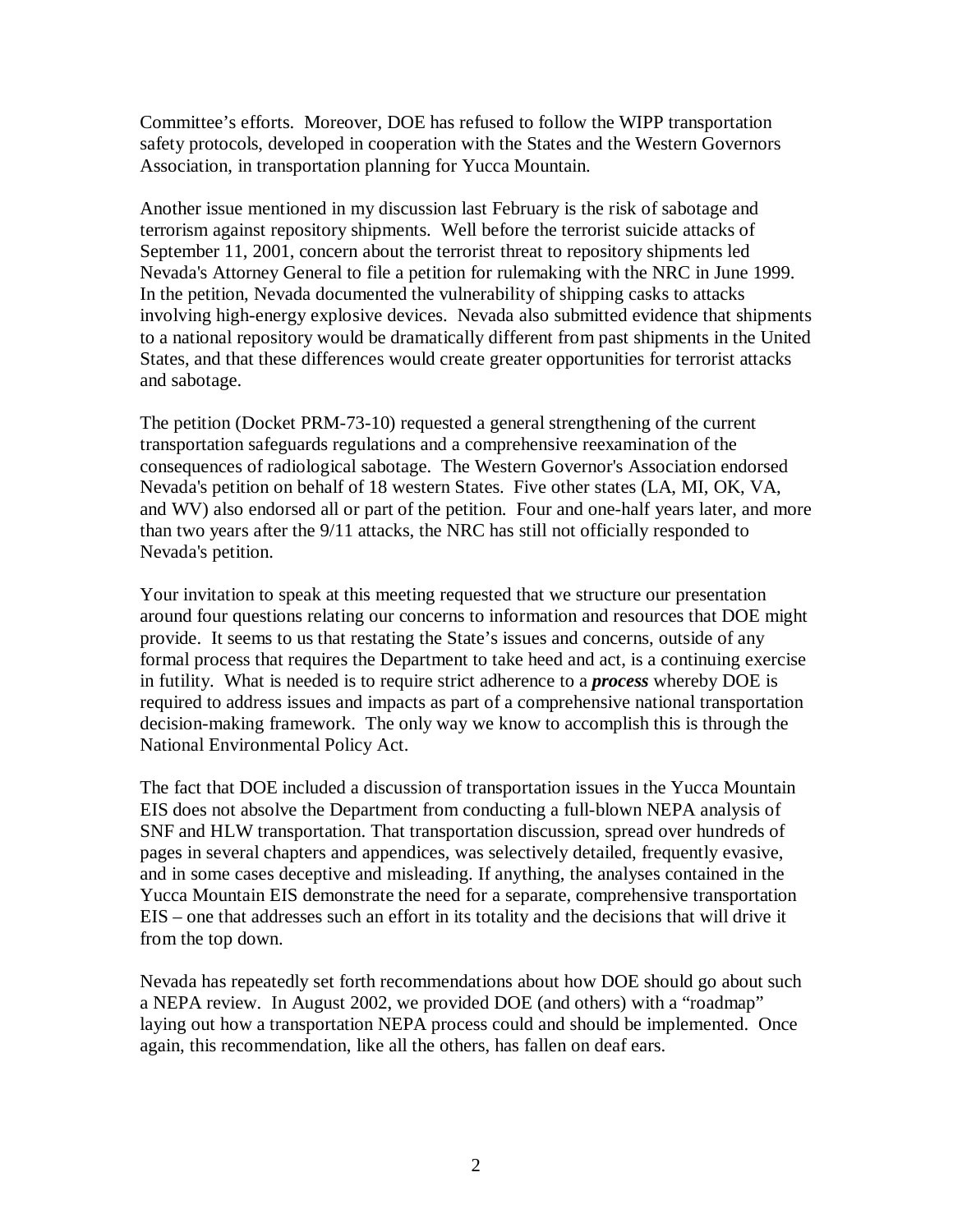## *Steps DOE Must Follow in the Process*

## $[S]$

For the record, here is how Nevada believes the repository transportation program should be addressed and how programmatic decisions should be made:

- 1. DOE should develop a draft national transportation plan describing a proposed action and alternatives, including a Nevada component that is fully consistent with the national plan (action plus alternatives). This draft transportation plan would then become the basis for a formal NEPA scoping process.
- 2. Using the draft plan, DOE would initiate a formal scoping process for a transportation programmatic EIS. This must involve an adequate comment period and scoping meetings in states and cities along all proposed transportation routes, both nationally and in Nevada.

 $[S]$ 

- 3. Upon completion of the scoping process, DOE must prepare a draft EIS that fully assesses impacts for both the national system (proposed action and alternative) and the Nevada system (proposed action and alternatives). DOE should take extraordinary steps to assure that the public and affected cities, counties, and communities along transportation routes, both nationally and in Nevada, are aware of the draft EIS and have ample opportunity to comment on it. DOE must hold hearings on the draft EIS in communities all along transportation routes.
- $[S]$ lide #4]
	- 4. Upon completion of the comment period and hearings on the draft EIS, DOE would prepare a final programmatic EIS that fully complies with NEPA and CEQ requirements. The final EIS will set forth the preferred alternative(s) selected by DOE for both the national and Nevada system, assuring that all aspects of each will be internally consistent.
	- 5. DOE would subsequently issue a formal Record of Decision setting forth the integrated SNF and HLW transportation system (both the selected national and Nevada components and the interface between them).
	- 6. The final EIS and the Record of Decision will become the basis for any discussions with the State of Nevada, Nevada local governments, other states and local governments, the transportation industry, etc. for moving ahead with SNF or HLW transportation activities.

 $[S]$ 

7. Additional NEPA analysis supporting key decisions in both the national and Nevada transportation efforts could then be tiered to the final transportation programmatic EIS.

The process we have laid out is not something that is new or unique to DOE. The Department used just such a NEPA process in compiling the Waste Management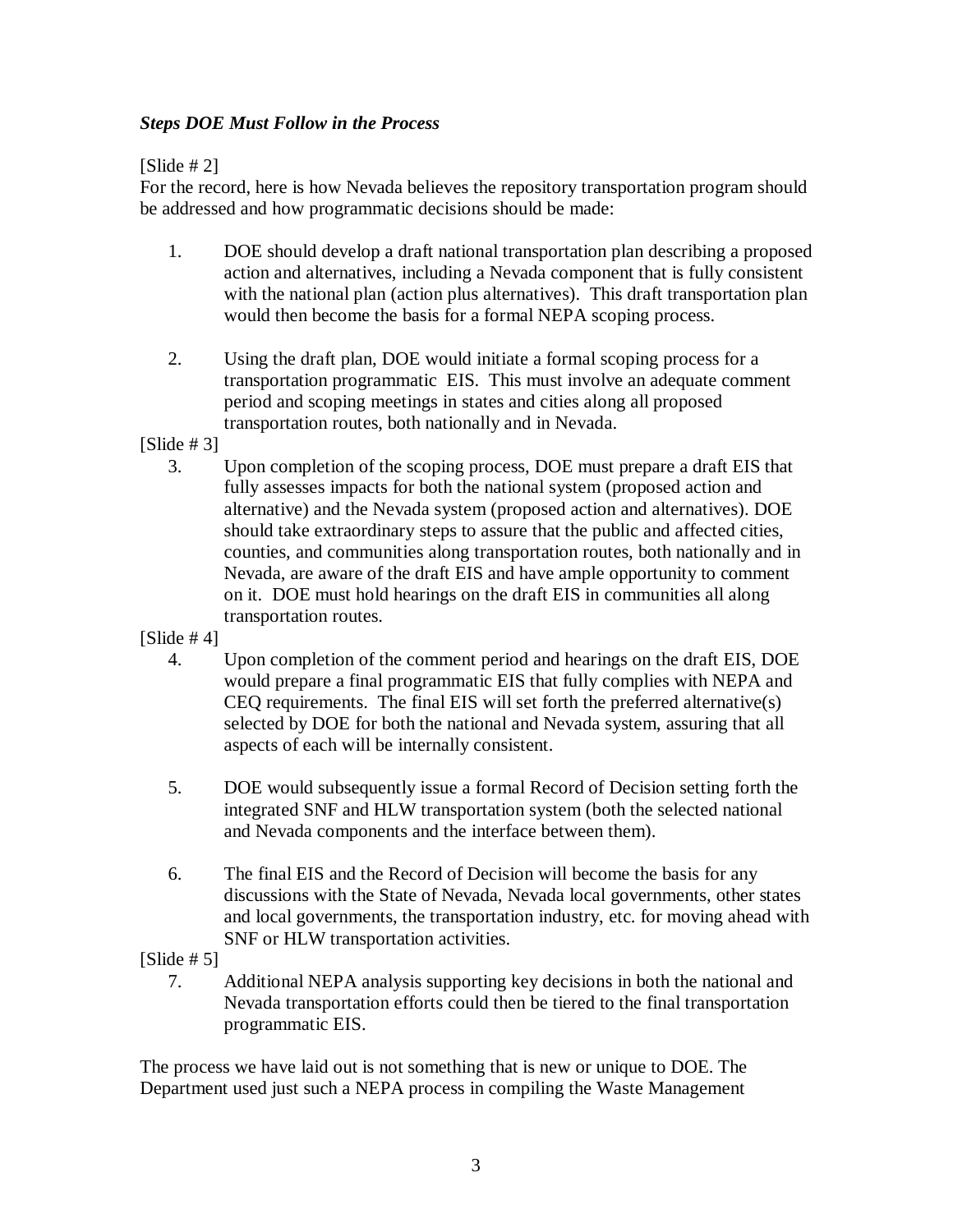Programmatic Environmental Impact Statement that was done in support of planning and decision-making for clean-up of the DOE weapon's complex. By using a this approach, DOE was able to effectively and logically support decisions at the wider programmatic level. Where those decisions led to the need for more operationally-specific actions, additional NEPA reviews logically flowed out of and were tiered to the programmatic EIS. If such a process could be used successfully for DOE's weapons clean-up actions, there is no reason why DOE cannot employ it for the equally complex Yucca Mountain transportation program.

## *DOE's Recent Notice on Preferred Rail Access in Nevada: Symptom of a Dysfunctional Process*

The current approach DOE is using to make transportation decisions is antithetical to what is required for a programmatic NEPA analysis. Rather than seeking to integrate transportation planning, DOE appears to be attempting to segment decision-making, moving forward on what are perceived to be politically expedient aspects while abandoning the analytical underpinnings needed to make decisions defensible and ignoring the implications of such decisions on the wider system.

Let's look for a moment at the current decision process DOE intends to use for making mode and rail access decisions, as reflected in the Federal Register Notice DOE published last December.

In that Notice, DOE indicated its preference for the Caliente rail spur as the preferred rail access corridor for Yucca Mountain. Yet nowhere is there documentation of the analyses that went into announcing such a preference. Neither the Yucca Mountain EIS nor any other NEPA document that we are aware of contains a legally and substantively adequate analysis comparing the various rail spur options and justifying either the identification of Caliente as the preferred alternative or the selection of the Carlin route as the secondary preference.

While the Yucca Mountain EIS does not, in our opinion, provide an adequate and supportable basis for making mode and rail access decisions, DOE did promise in that EIS to follow a logical, albeit truncated, decision sequence and to consult with stakeholders in the rail corridor selection process. The FEIS says:

- "If the Yucca Mountain site was approved, DOE would issue at some future date a Record of Decision to select a mode of transportation. [p.1-3]
- "If, for example, mostly rail was selected (both nationally and in Nevada), DOE would then identify a preference for one of the rail *corridors* in consultation with affected *stakeholders*, particularly the State of Nevada." [p.1-3]
- "In the example, DOE would announce a preferred corridor in the *Federal Register* and other media. No sooner than 30 days after the announcement of a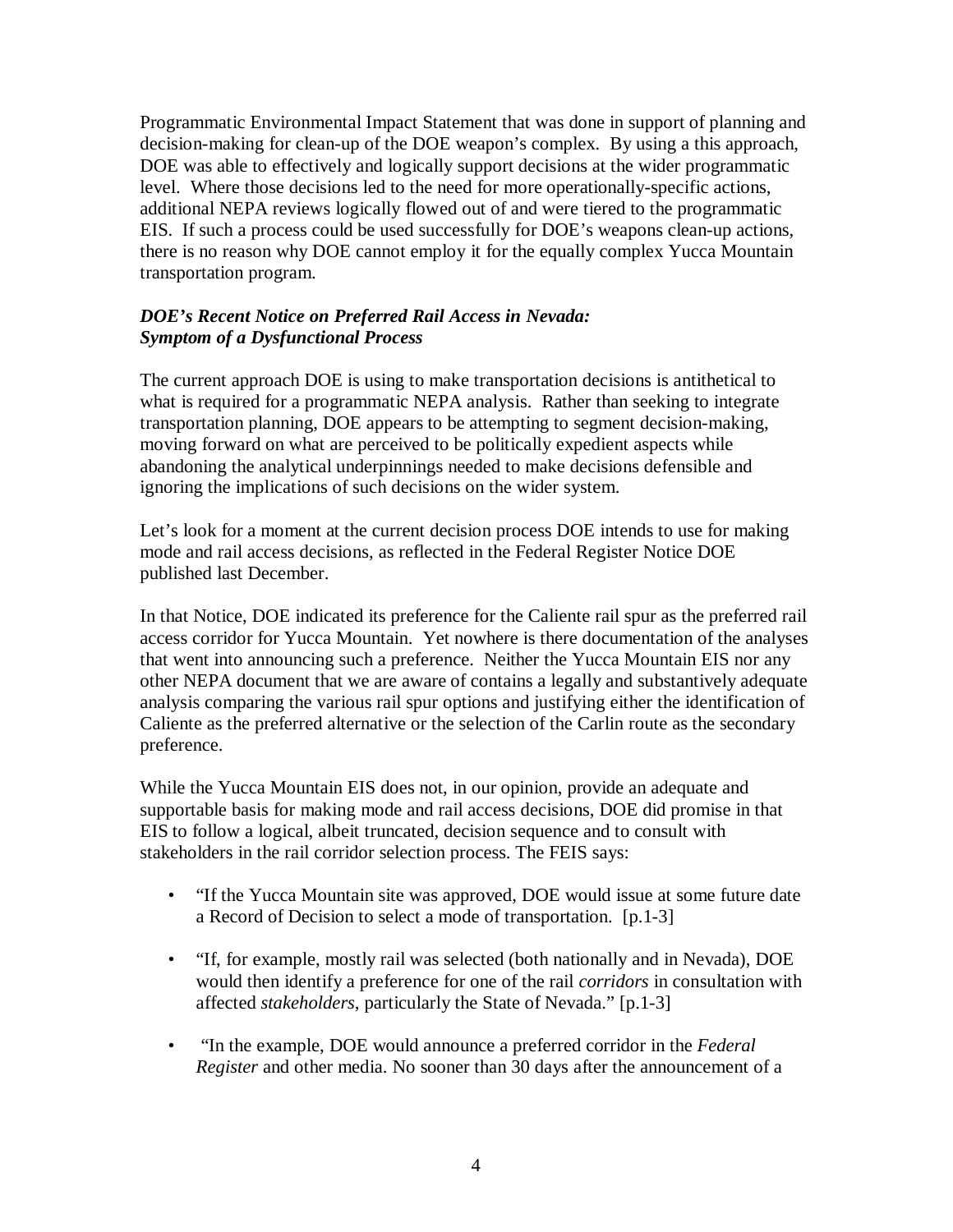preference, DOE would publish its selection of a rail corridor in a *Record of Decision*." [p.1-3]

• "Other transportation decisions, such as the selection of a specific rail *alignment* within a corridor, would require additional field surveys, State and local government and Native American tribal consultations, environmental and engineering analyses, and *National Environmental Policy Act* reviews." [Pp. 1-3 to 1-4]

 $[S]$ [\[Slide # 6\]](#page-7-0)

DOE chose not to honor even this minimal commitment for some form of logical and defensible decision-making. DOE published its Notice of a rail corridor preference on December 29, 2003, but did not engage in consultations with the State of Nevada or any of the affected stakeholders.

### $[S]$ lide #7]

In the Notice, DOE proceeded to identify a preferred rail corridor *before* adopting a preferred mode. DOE identified the Caliente corridor as "its preferred rail corridor" in the event that DOE adopts the "mostly rail mode" and identified the Carlin corridor as "the secondary preference in the event the Caliente corridor is not selected." No analysis supporting these decisions was provided.

DOE's Notice raises many questions, including the following:

Why would DOE select a preferred corridor, without first formally adopting a preferred mode?

If DOE adopts the "mostly rail" mode, what is the actual modal mix would be expected? (Nevada believes that 35 percent or more or the waste would likely still be shipped by truck even if DOE succeeds in building a rail spur, resulting in about a thousand truck shipments per year.)

Why did DOE fail to consult with the State of Nevada before selecting the Caliente corridor?

What specific criteria and data were used to select the preferred rail corridor and secondary preference, and where is the analysis that supports the selections?

Will other rail corridors remain under consideration, or be reconsidered, if Caliente and Carlin are both found to be infeasible – something that is not beyond the realm of possibility given that these two alternatives represent the longest, most costly, and most difficult of the discussed in the Yucca Mountain EIS?

When will DOE issue a Record of Decision regarding mode selection?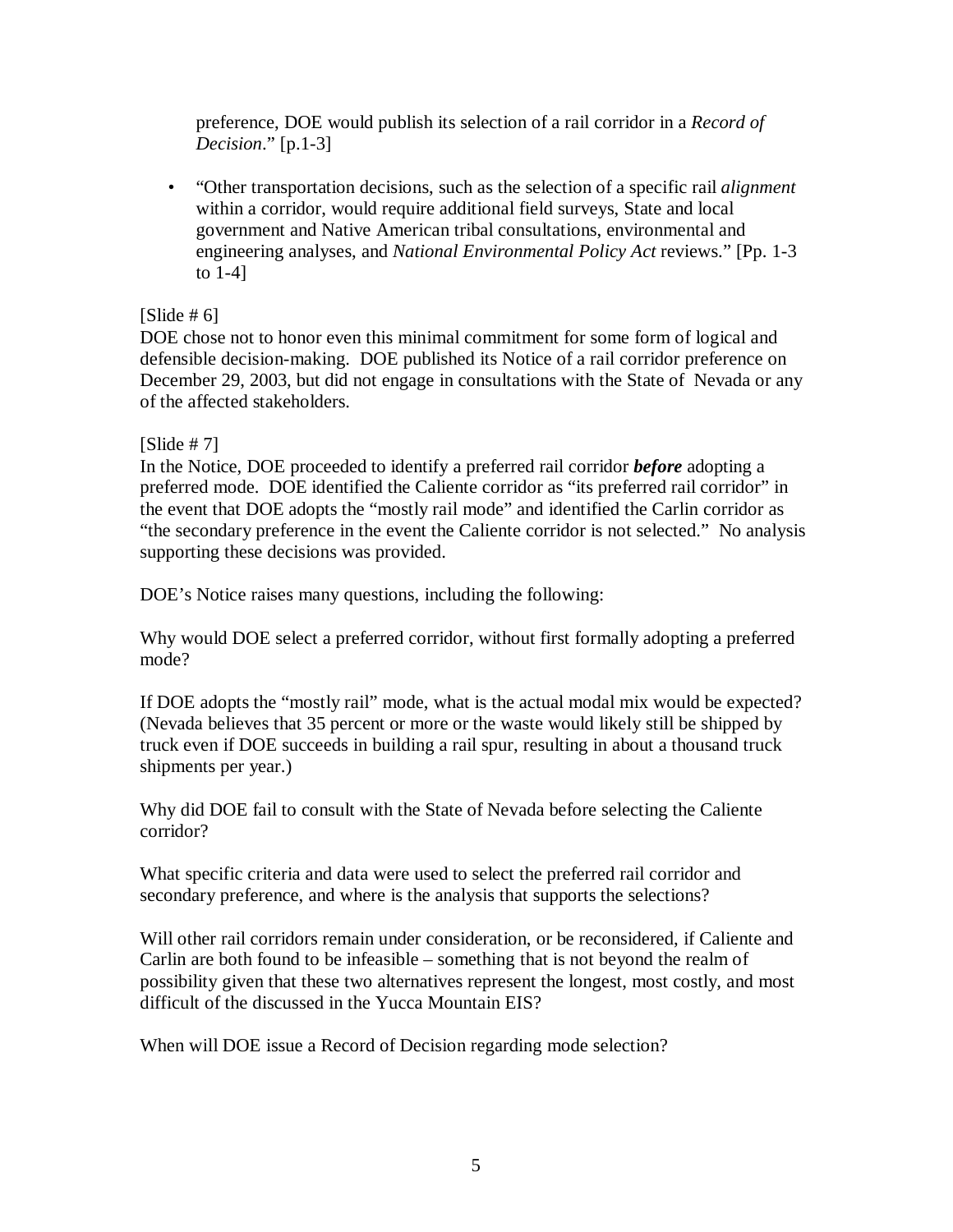Has DOE completely eliminated consideration of "mostly truck" as the preferred mode? (Under what circumstances would mostly truck be used?)

# *Conclusion*

These questions and hundreds of others that are raised by DOE's piecemeal approach to spent fuel and HLW transportation can only be answered by requiring DOE to undertake a truly comprehensive, integrated, and symmetrical analysis of the transportation system. That can only be accomplished through a full and complete NEPA review, starting with a programmatic EIS.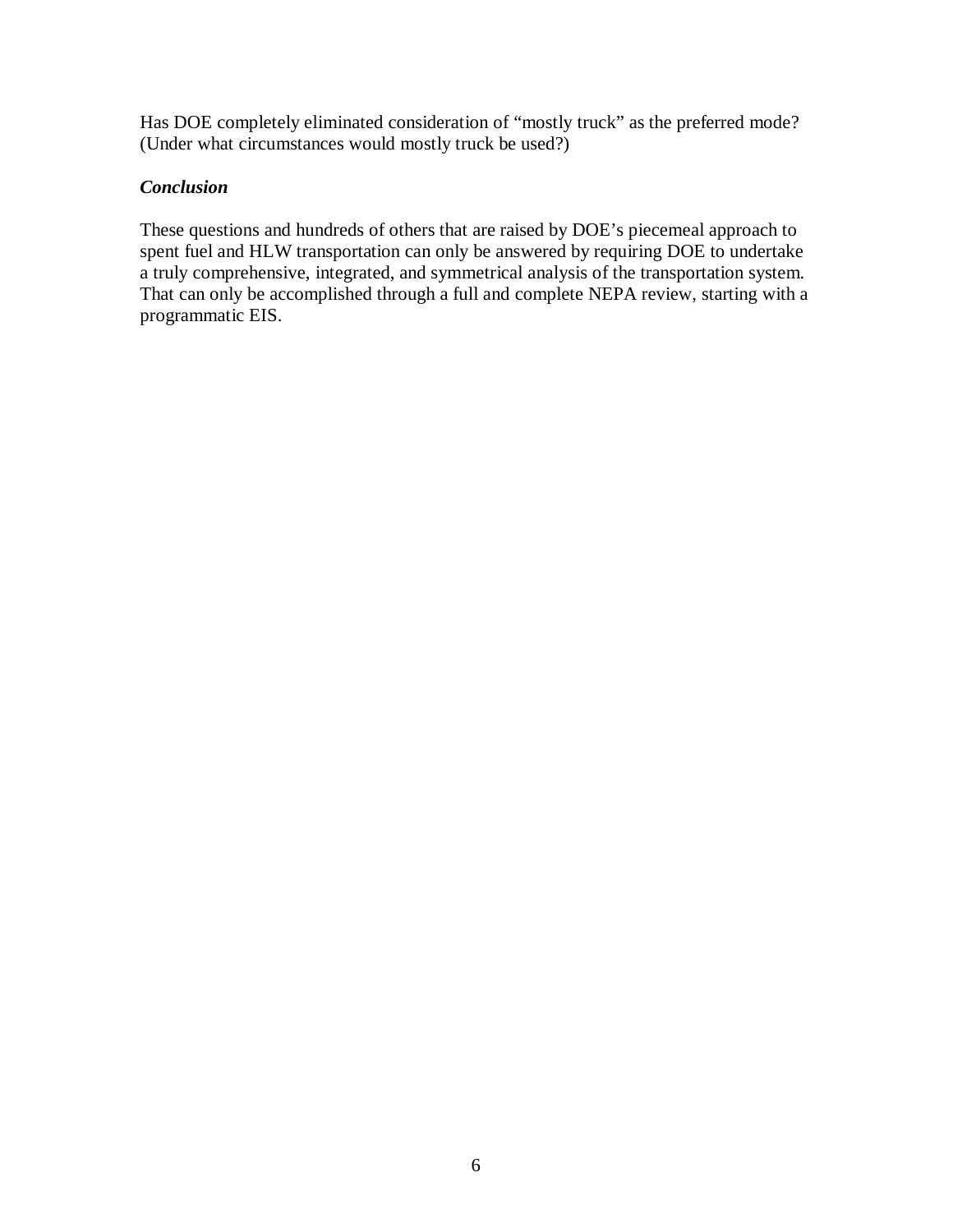#### <span id="page-6-0"></span>**Slides Used in the Presentation:**

### *Slide #1 State of Nevada Transportation Recommendations*

- **(1) A comprehensive approach to risk assessment, risk management, and risk communication;**
- **(2) Development of a preferred transportation system;**
- **(3) Full-scale, physical testing of shipping casks;**
- **(4) Accident prevention and emergency response;**
- **(5) Adequate attention to terrorism and sabotage risks.**

## *Slide # 2*

### *Recommended NEPA Process*

### •**Step 1 – Draft Transportation Plan**

- Symmetry between national and Nevada components
- Identification of modes and route alternatives

### •**Step 2 – Scoping for a Programmatic EIS**

– Draft transportation plan becomes the basis for scoping

### *Slide # 3*

## •**Step 3 – Draft Programmatic EIS**

- Fully integrates national and Nevada programmatic elements
- Provides structured opportunities for public and stakeholder comments/involvement

### *Slide # 4*

## •**Step 4 – Final Programmatic EIS**

– Identifies preferred system alternatives (mode; routes; at-reactor mode choices; Nevada access mode choices – LWT, HHT, rail; Nevada preferred rail access corridor, if applicable)

## •**Step 5 – Record of Decision**

– Programmatic Decisions on Modal choices, Route(s), Nevada rail or highway access, etc.